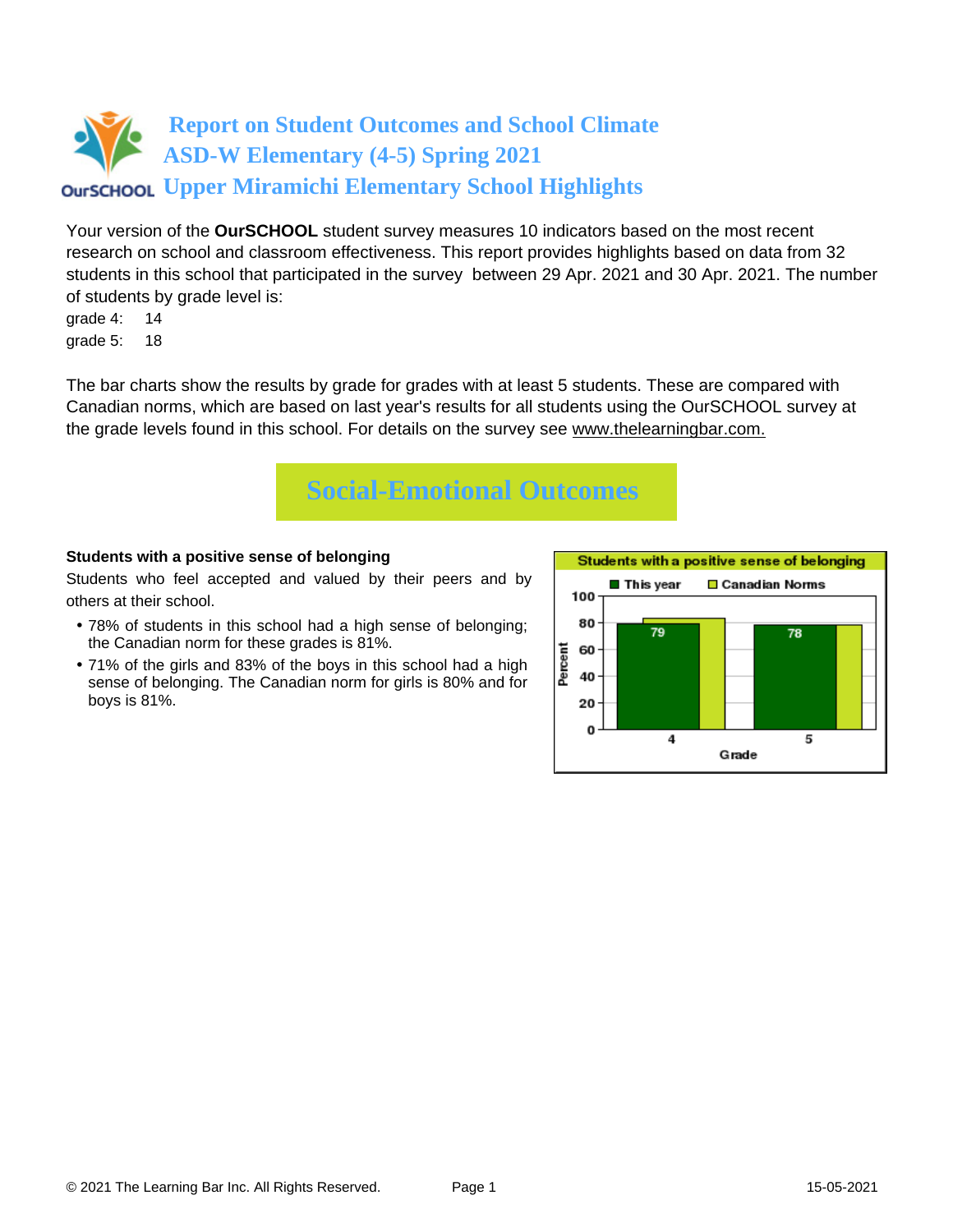

## **DRIVERS of Student Outcomes**

#### **Rigor**

Students who find the classroom instruction is well-organized, with a clear purpose, and with immediate and appropriate feedback that helps them learn.

• In this school, students rated rigor 8.5 out of 10; the Canadian norm for these grades is 8.4.

#### **Bullying and Exclusion**

Students who are subjected to physical, social, or verbal bullying, or are bullied over the internet.

- 53% of students in this school were victims of moderate to severe bullying in the previous month; the Canadian norm for these grades is 30%.
- 64% of the girls and 44% of the boys in this school were victims of moderate to severe bullying in the previous month. The Canadian norm for girls is 27% and for boys is 32%.



Grade

## **Feel safe attending this school**

Students who feel safe at school as well as going to and from school.

- 69% of students felt safe attending the school; the Canadian norm for these grades is 65%.
- 64% of the girls and 72% of the boys felt safe attending the school. The Canadian norm for girls is 67% and for boys is 64%.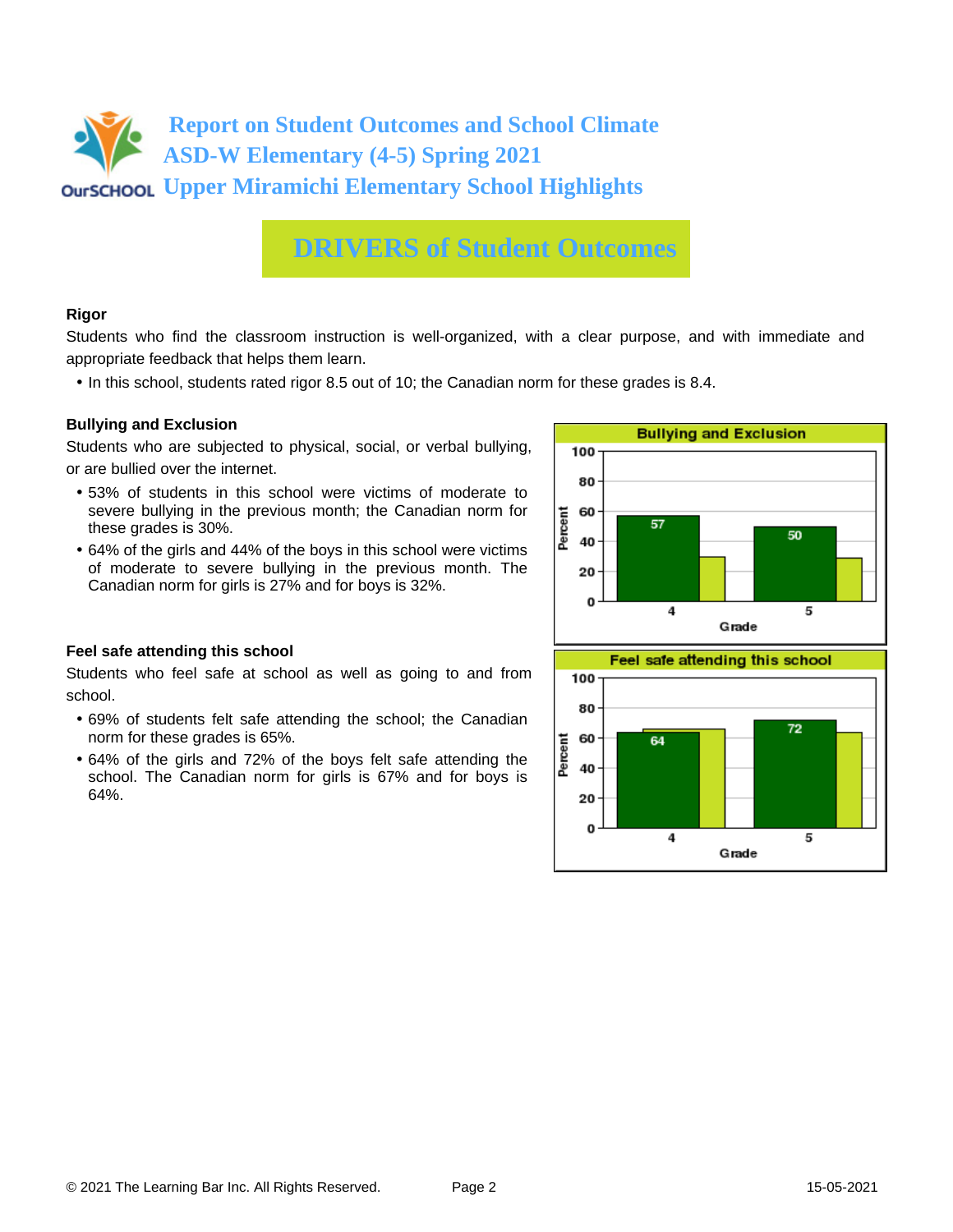# **Report on Student Outcomes and School Climate ASD-W Elementary (4-5) Spring 2021 Upper Miramichi Elementary School Highlights**

# **Demographic Factors**

## **Language spoken at home**

Students are asked to indicate the language they speak most often at home.

- 100% of students in this school speak English at home.
- 0% of students in this school speak French at home.
- 0% of students in this school speak other languages at home.
- 0% of students in this school speak English and French at home.
- 0% of students in this school speak English and another languages at home.
- 0% of students in this school speak French and another languages at home.

#### **Time student has lived in Canada**

Students who were born in Canada.

- 94% of students in this school were born in Canada.
- 86% of the girls and 100% of the boys in this school were born in Canada.





## **Indigenous Status**

Students who identified as Indigenous, that is, First Nations, Métis, or Inuk.

- 12% of students in this school identified as Indigenous.
- 10% of the girls and 14% of the boys in this school identified as Indigenous.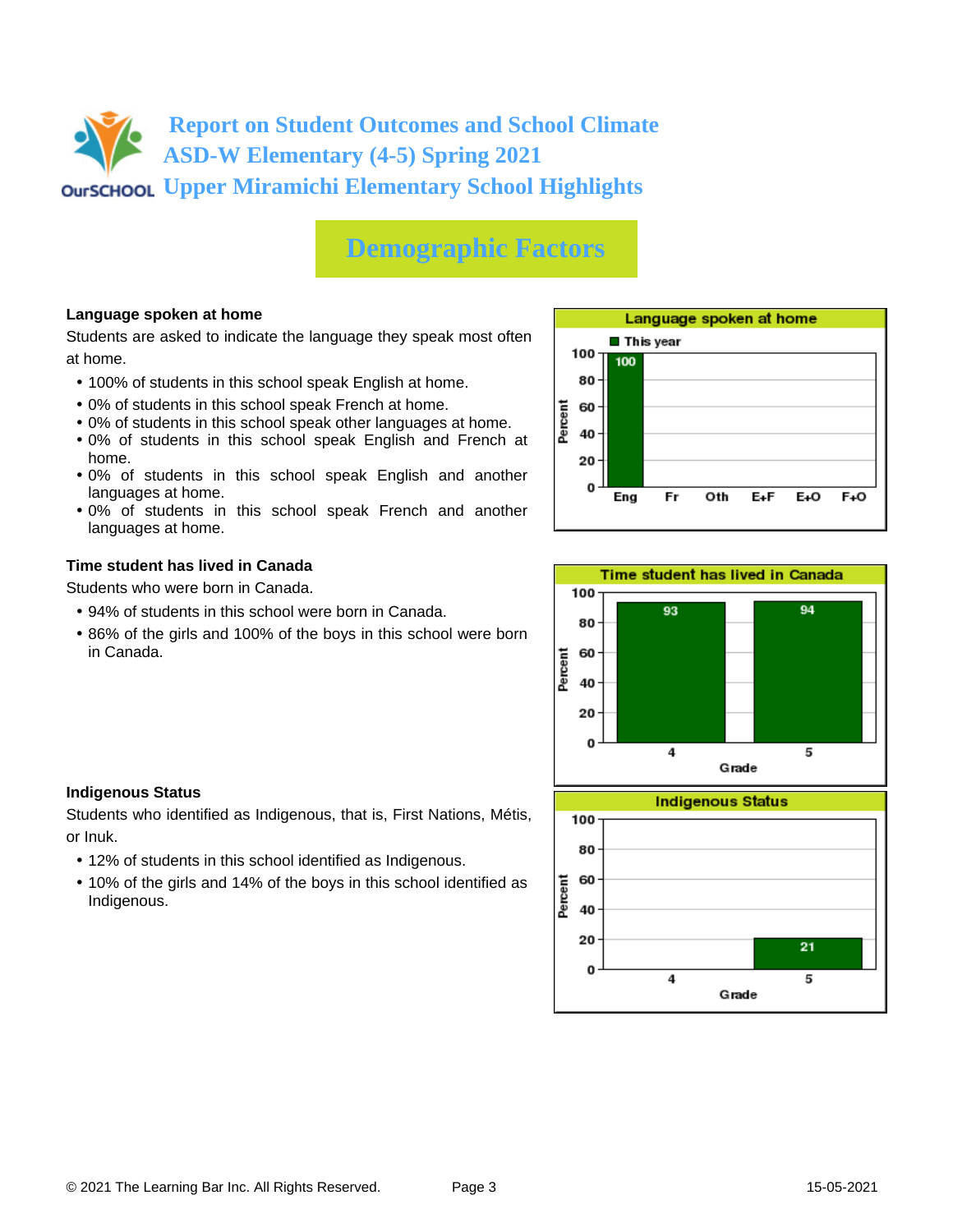

## **Demographic Factors**

#### **Instructional Environment**

The percentage of students learning at home, at school, or a combination of both.

• 92% of students in this school are learning at school. 4% of students in this school are learning at home. 4% of students in this school are learning both at school and at home.

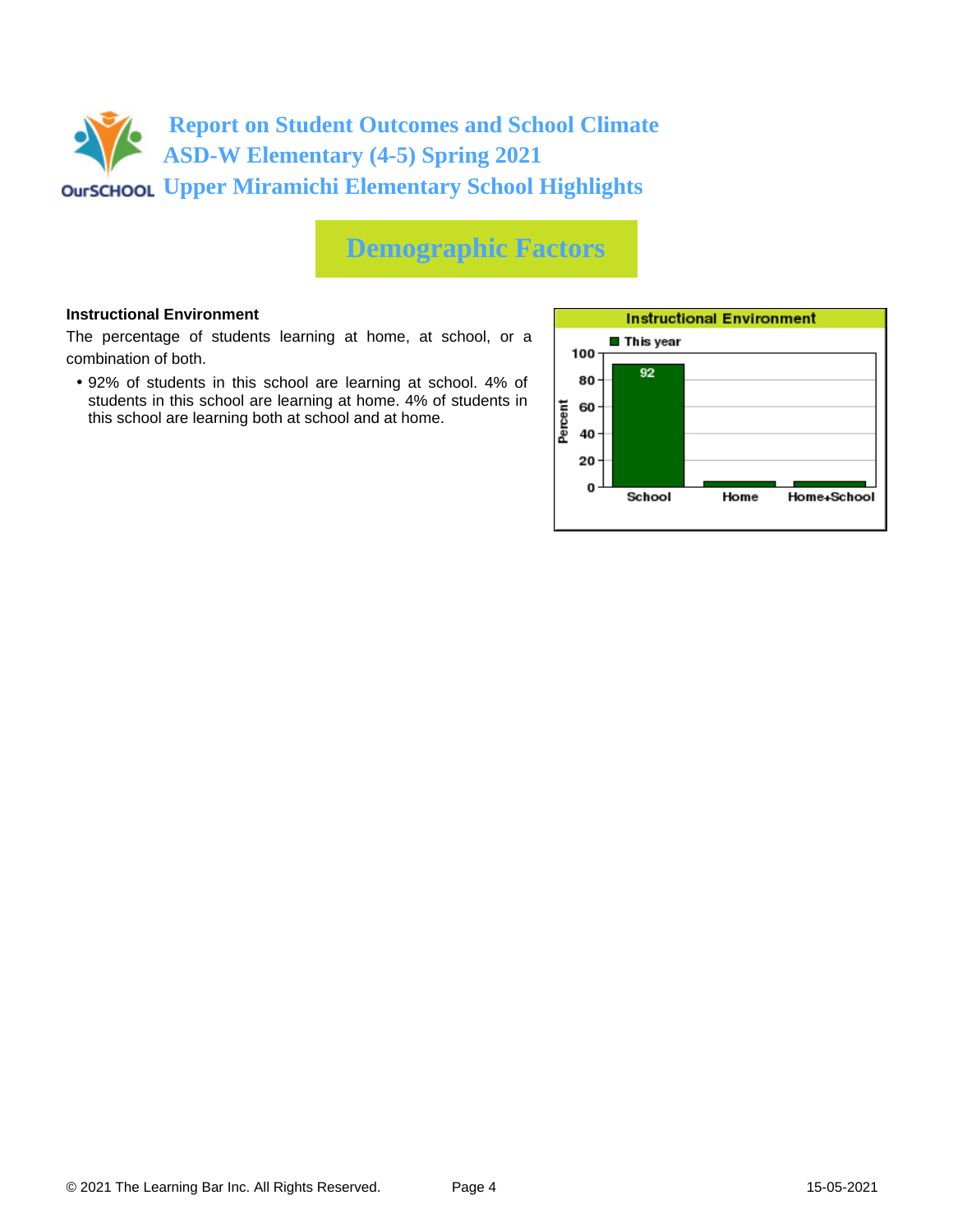

**Custom Measure**

#### **% Enrolled in FSL (NB EECD)**

Enrolled in FSL - NB EECD Custom Question

The percentage of students that indicated they were enrolled in French Immersion.

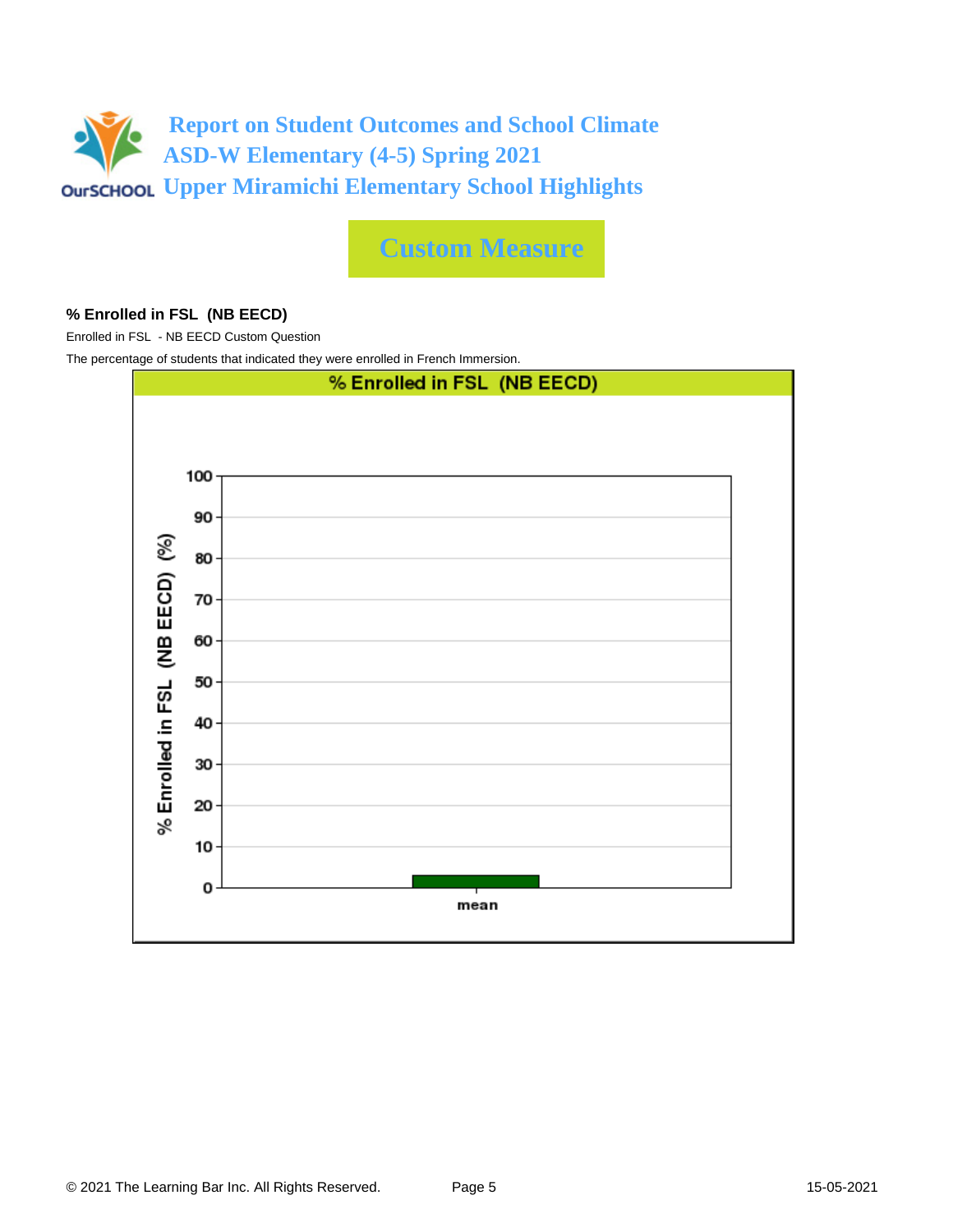

# **Multiple Choice Question**

**Students were asked: "My Teacher gives me feedback and helps me set goals for my learning."**

- **Never or Hardly Ever (Never)**
- **About Once a Week (Once)**
- **About 2-3 Times a Week (2to3)**
- **Almost Every Day (Almos)**
- **Every Day (Daily)**